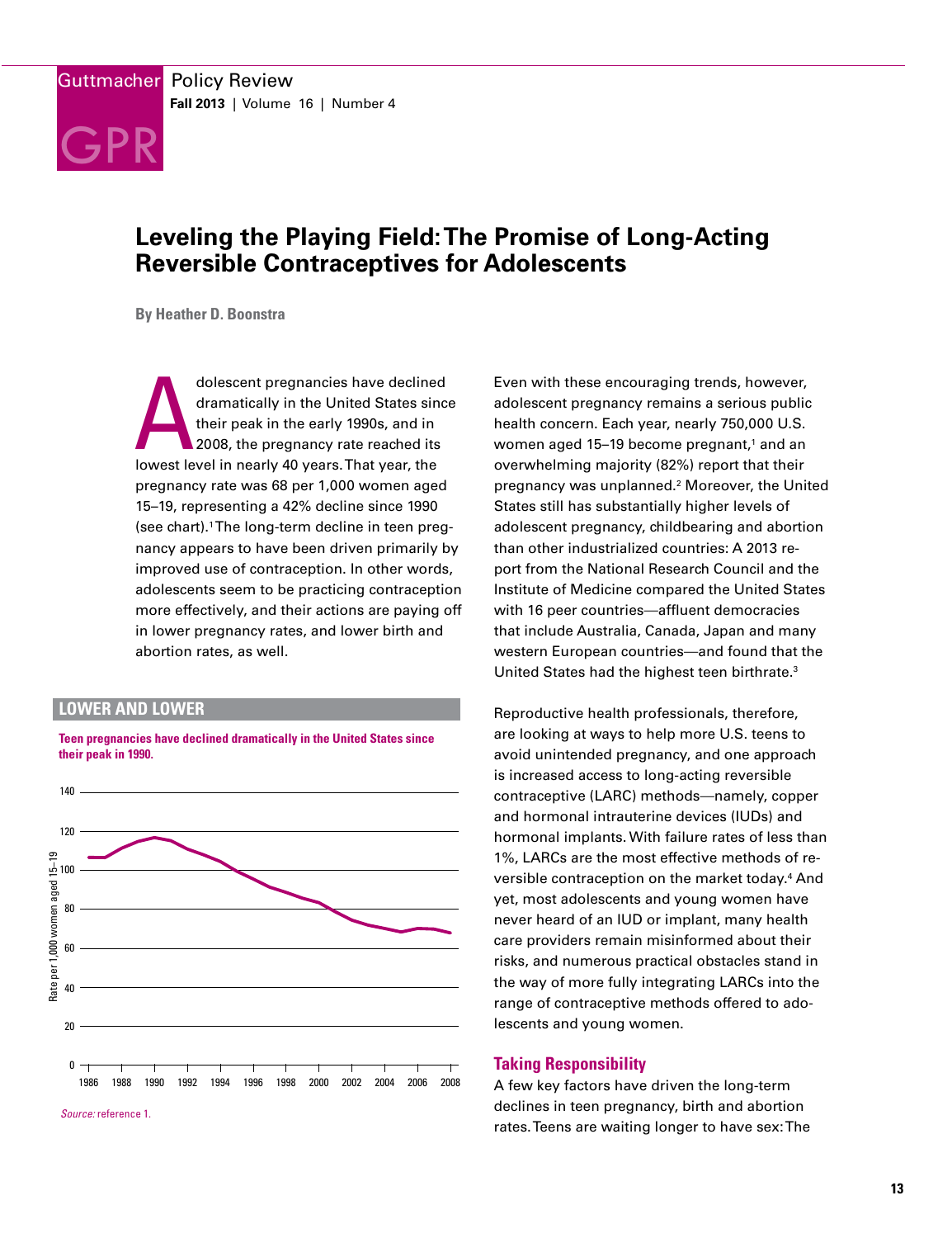likelihood of sexual activity among adolescents (at any given age) is lower now than at any time in the past 25 years.<sup>5</sup> At the same time, a large body of research shows that today's teens are far better contraceptive users than prior generations of teens. It is now the norm for teens to use contraceptives at first sex, which creates a pattern of continued contraceptive use down the road.<sup>6</sup> Among females aged 15–19, contraceptive use at first sex increased steadily, from 48% in 19827 to 78% in 2006–2010;<sup>8</sup> contraceptive use at last sex among adolescent women also improved, particularly in recent years, from 71% in 1995 to 86% in 2006–2010.

Moreover, adolescents increasingly use more effective methods and use a condom with another method for dual protection against pregnancy and STIs. Among never-married sexually active women aged 15–19, 43% reported in 2006–2010 using hormonal methods—mostly the pill, but also the injectable, patch or ring—at last sex in the prior three months, and 20% reported dual use of both the condom and a hormonal method.8

Although contraceptive use is now the norm among adolescents in the United States, there is still room for improvement. When used perfectly, condoms and the pill have extremely low failure rates.4 But in the real world, many couples have difficultly using these methods consistently and

correctly—every day for the pill or at every act of intercourse for the condom—and, therefore, experience a higher risk of failure. Teens are especially likely to experience a contraceptive failure: Adolescent women are more than twice as likely as women aged 30 or older to experience a pill failure, for example.<sup>9</sup>

# **Rethinking LARCs**

LARCs are easy to use and extremely effective once in place. Four LARC products are available in the United States today—a copper IUD, two hormonal IUDs and a hormonal implant—and they all provide long-term, but not permanent, pregnancy protection (see table).

For adolescents, LARCs offer several advantages over other contraceptive methods. Because there is virtually no possibility of user error, IUDs and implants rank in the top tier of contraceptive methods in terms of effectiveness (see chart).4 The "set and forget" nature of LARCs may be appealing to teens who do not want to worry about remembering to use a contraceptive. Plus, once the IUD or implant is in place, it prevents pregnancy for years—during a time when most teens want to avoid childbearing. On average, young people have sex for the first time at about age 17, but do not marry or have a child until their mid-20s.<sup>10</sup> As a result, adolescents and young adults typically spend nearly a decade trying to avoid pregnancy.

| <b>LONG-ACTING REVERSIBLE CONTRACEPTION</b>   |                                                               |                                                                                |                                                                |                                                                          |
|-----------------------------------------------|---------------------------------------------------------------|--------------------------------------------------------------------------------|----------------------------------------------------------------|--------------------------------------------------------------------------|
|                                               | <b>INTRAUTERINE DEVICE (IUD)</b>                              |                                                                                |                                                                | <b>IMPLANT</b>                                                           |
|                                               | <b>Mirena</b>                                                 | <b>ParaGard</b>                                                                | <b>Skyla</b>                                                   | <b>Nexplanon</b>                                                         |
| <b>Active ingredient</b>                      | Hormonal<br>(levonorgestrel)                                  | Copper-releasing                                                               | Hormonal<br>(levonorgestrel)                                   | Hormonal<br>(etonogestrel)                                               |
| <b>Effective time</b>                         | Up to five years                                              | Up to 10 years                                                                 | Up to three years                                              | Up to three years                                                        |
| <b>Failure rate in</b><br>practice            | 0.2%                                                          | 0.8%                                                                           | 0.2%                                                           | 0.05%                                                                    |
| <b>Year method was</b><br><b>FDA</b> approved | 2000                                                          | 1984                                                                           | 2013                                                           | 2011                                                                     |
| <b>Notable features</b>                       | Also marketed for<br>treatment of heavy<br>menstrual bleeding | Marketed as the<br>most effective<br>reversible method<br>that is hormone-free | Marketed specifically for<br>women who have not<br>given birth | Equipped with a<br>preloaded applicator<br>designed to ease<br>insertion |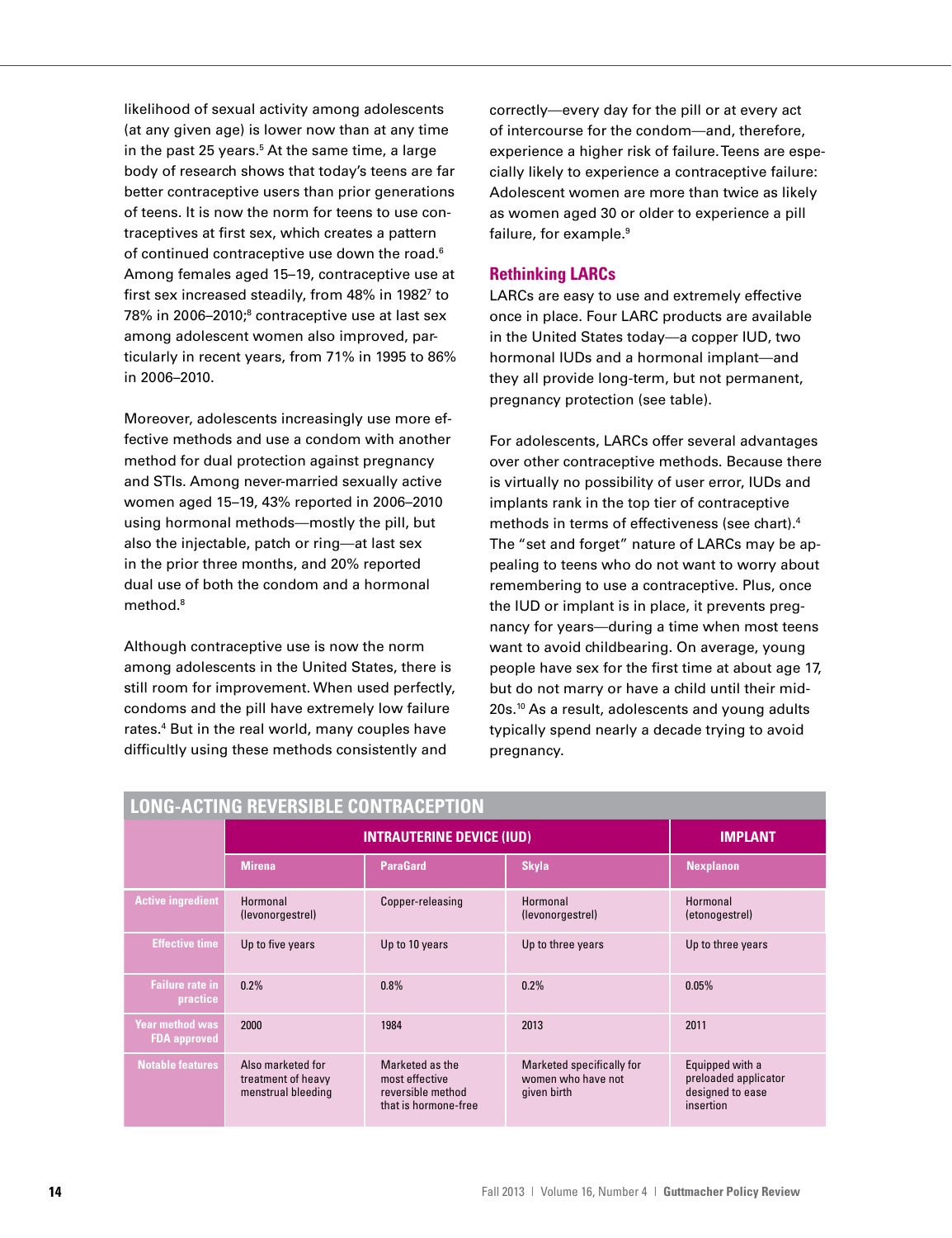According to the U.S. practice recommendations for contraceptive use, released by the Centers for Disease Control and Prevention (CDC) in 2013, LARCs are appropriate for adolescents.<sup>11</sup> The report, based on global guidance from the World Health Organization, emphasizes that contraceptive method effectiveness is a "critically important" element when choosing a method, and LARCs are "highly effective because they do not depend on regular compliance from the user."

Similarly, the American College of Obstetricians and Gynecologists (ACOG) describes LARCs as "first-line" options for all women and adolescents on the basis of their "top-tier effectiveness, high rates of satisfaction and continuation, and no need for daily adherence."12 The opinion, released in 2012, is a reaffirmation of one issued in 2007, and it examines the key evidence and benefits of adolescent LARC use. It concludes that counseling about LARCs should occur at all health care provider visits with sexually active adolescents, and that adolescents who use LARCs should also be advised to consistently use condoms for the prevention of STIs.

### **Obstacles: Real and Perceived**

Armed with these practice guidelines, health care providers and advocates are working to overcome a number of obstacles to teens' access to LARCs. All of these obstacles are surmountable, and some progress has already been made through better education and training, and by making LARCs more affordable.

*Infection.* IUDs had not traditionally been recommended for adolescents because they had been perceived to be at an elevated risk of infection. Indeed, the Dalkon Shield—an IUD introduced to the U.S. market in the early 1970s—was plagued by a cluster of serious and even fatal health risks, including pelvic inflammatory disease (PID) and subsequent infertility. Today, the Dalkon Shield is widely acknowledged to have had a flawed design; the copper and hormonal IUDs on the market today are considered safe on all counts.

This is not to say that adolescents' risk of infection—and of subsequently developing PID—can be ignored. Because adolescents often have

# **TOP-TIER FOR PREGNANCY PREVENTION**

**Long-acting reversible methods are among the most effective in terms of typical use.**

| <b>Most effective</b><br>Less than one<br>pregnancy per 100<br>women in one year | • Implant<br>• Male sterilization<br>• Female sterilization<br>• Intrauterine device (IUD)            |  |
|----------------------------------------------------------------------------------|-------------------------------------------------------------------------------------------------------|--|
| <b>Highly effective</b><br>6-12 pregnancies<br>per 100 women<br>in one year      | • Injectable<br>$\cdot$ Pill<br>• Patch<br>• Ring<br>• Diaphragm                                      |  |
| <b>Less effective</b><br>18-28 pregnancies<br>per 100 women in<br>one year       | • Male condom<br>• Female condom<br>• Sponge<br>• Withdrawal<br>• Fertility awareness<br>• Spermicide |  |

*Source:* reference 4.

multiple partners and their STI rates are high, the CDC and ACOG both recommend that health care providers screen adolescents for STIs and counsel them on the importance of condom use along with LARCs.<sup>11,12</sup> Strong evidence suggests, however, that the risk of PID and infertility is greatly reduced if a woman is tested and, if necessary, treated for STIs when or before an IUD is inserted.12 Any issues with infection are likely caused by the insertion process, not the IUD itself.

Despite evidence to the contrary, however, some medical providers still associate the IUD with infection risks and liability concerns, and are reluctant to offer the method to their younger patients.13,14 In addition, some providers are concerned that they would lose opportunities to provide their young patients who chose LARCs with other health services, such as STI screenings, because such adolescents might not return to the clinic for the duration of the method's coverage.15 ACOG and other medical groups are working to overcome these and other provider concerns, and to address common misconceptions. Product manufacturers have also developed educational programs and training kits focused on the appro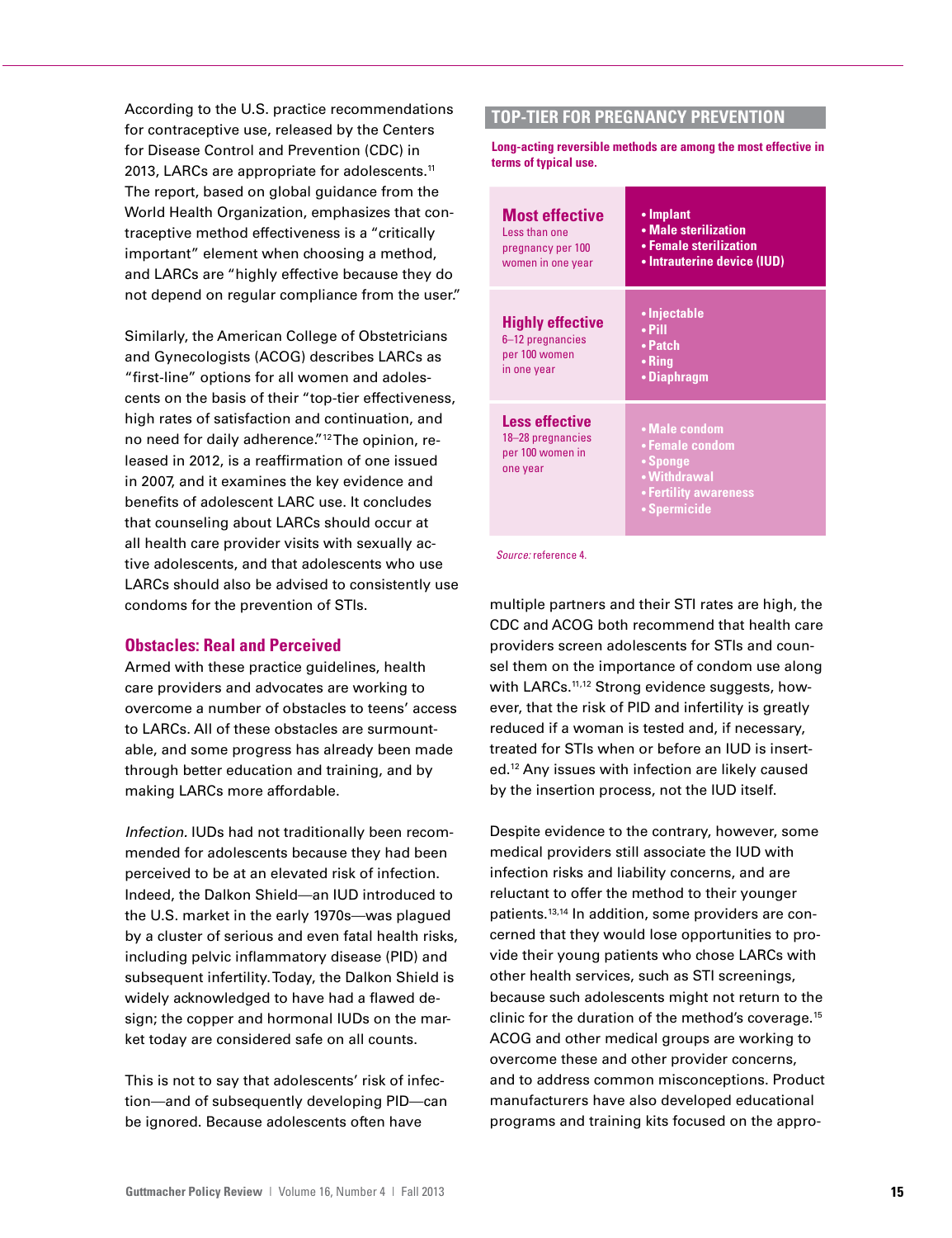priate use of IUDs and proper steps for insertion to avoid infections.<sup>16</sup>

*Insertion, fit and expulsion.* Concerns about the fit of the IUD in young patients have also contributed to clinicians' reluctance to offer the method to adolescents. According to the ACOG opinion, little evidence suggests that IUD insertion is technically more difficult in adolescents than in older women.12 However, young women are at a slightly increased risk of IUD expulsion if they have never given birth, and more than half report discomfort with insertion. To address these concerns, ACOG recommends improvements in residency training and continuing medical education, not only in insertions but also to review the key evidence and benefits of adolescent LARC use.

A new IUD, sold under the trade name Skyla, may help assuage concerns of adolescents and providers. Skyla is slightly smaller than the other IUDs available on the market today and was specifically designed for women who have not had a child. The device is the first new IUD to be brought to the U.S. market in 13 years.

*Adolescents' concerns.* According to a Guttmacher study on LARCs that included 48 indepth interviews with women aged 16–24, adolescents and young women questioned whether the IUD or implant was an appropriate method choice for them.15 They expressed concern about having a foreign object in their body, negative side effects and pain associated with insertion and removal. Moreover, although the long-acting nature of LARCs was seen as a positive feature by some women, others saw the duration of 3–10 years as too long for them to consider.

These concerns are legitimate: Adolescents who use an IUD or implant can expect some pain and side effects, including changes in their bleeding patterns.12 Health care providers should counsel adolescents to expect such side effects, advise them on how to manage any pain or bleeding experienced, and reassure them that their device can be removed at any time. As a matter of fact, providers should address these types of issues when counseling adolescents on the full range of contraceptive options and help them understand

the differences among methods, so they can choose one that is best for them.

*Cost.* For a woman who does not plan to have a child in the next few years, IUDs and implants are highly cost-effective: After the initial cost of the device and its insertion, LARCs require only occasional check-ins and, eventually, removal. Yet, that up-front cost could be a significant hurdle. For clinics, the wholesale cost of an IUD or implant can be as high as \$850, plus the cost of insertion.<sup>17</sup>

The good news is that financial barriers to LARCs already are starting to fall, thanks to the Affordable Care Act (ACA). Several provisions in the ACA should improve coverage for contraceptive services, including LARCs. First, by expanding eligibility for Medicaid and providing federal subsidies to purchase private insurance on new health insurance marketplaces, the ACA is extending comprehensive health coverage including coverage for contraceptive methods and counseling—to millions of women who would otherwise be uninsured. Moreover, the ACA includes a requirement that insurance plans allow individuals to remain on their parents' policy through age 26, which should mean better LARC coverage for young women. And finally, most women's insurance—whether Medicaid or private coverage—now covers contraception without out-of-pocket costs (related article, page 8). For most plans, that should include LARC devices and all related services, including counseling, STI testing, insertion, follow-up care and removal.

### **Real Contraceptive Choice**

Research indicates that when financial barriers are completely removed and counseling is provided on all methods, women choose LARCs in large numbers. The Contraceptive CHOICE Project in St. Louis is a longitudinal, observational study of women's choice, use and continuation of reversible contraceptive methods.18 Between 2007 and 2009, the study enrolled about 5,000 women aged 14–45, including 1,000 aged 14–20. All participants were offered the full range of reversible contraceptive methods at no cost for three years, and 62% of 14–20-year-olds and 70%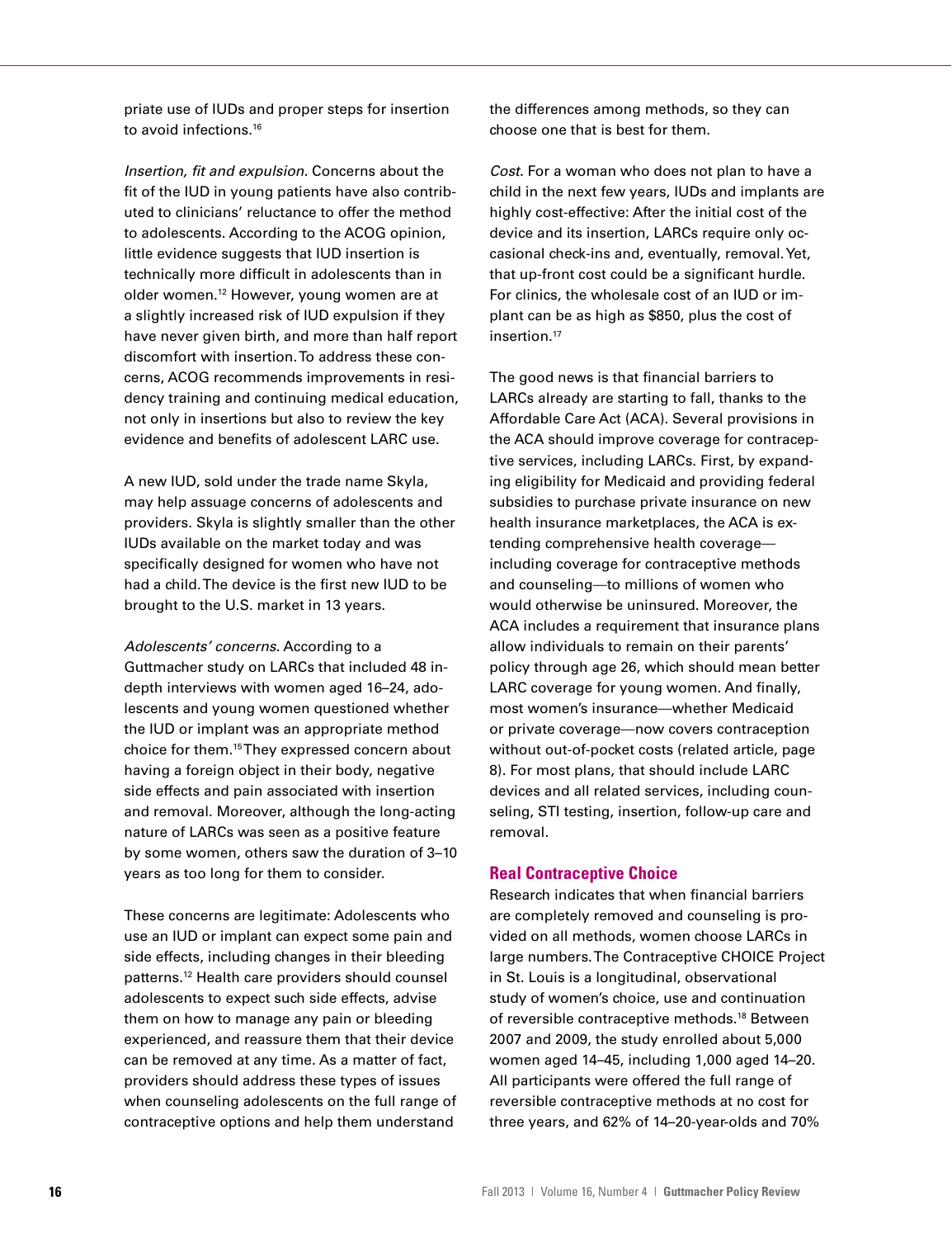of women overall chose a LARC method over a short-acting method. An analysis of data from the Contraceptive CHOICE Project found that most adolescents who opt for LARCs continue to use them: Two years after choosing a method, 67% of adolescents who selected a LARC were still using their method, compared with 37% of youth who selected another method type.<sup>19</sup>

Even in the absence of these ideal, experimental conditions, LARCs have become increasingly popular nationwide. The proportion of U.S. female contraceptive users currently using an IUD or implant rose substantially between 2002 and 2009, from 2.4% to 8.5%.20 Even among women aged 15–19, LARC use increased over the period, from less than 1% to 4.5%—a trend driven almost entirely by increased use among older teens.

Still, LARC use remains relatively low, and many adolescents and young women report they know little or nothing about the methods. One nationally representative study, commissioned by the National Campaign to Prevent Teen and Unplanned Pregnancy, and conducted by the Guttmacher Institute, gathered detailed results from a sample of 1,800 unmarried men and women aged 18-29.<sup>21</sup> It found that 69% of young adults aged 18–19 had heard of the IUD, and just 38% said they had ever heard of the implant. Another survey of 252 women aged 14–27 presenting for care at a clinic in California in 2007 found that fewer than half of participants (45%) had heard of the IUD.<sup>22</sup>

This is unfortunate: Young women may welcome information about the IUD and implant when being counseled on contraception. Adolescents like all women seeking reproductive health services—should be able to pick a contraceptive method that is right for them. In the words of the ACOG opinion on LARCs, "patient choice should be the principal factor in prescribing one method of contraception over another."12 For real contraceptive choice, adolescents need complete and accurate information on all methods and for as many of the practical barriers as possible to be removed. Fewer cost barriers for long-acting methods, increased provider training and greater awareness of these options among adolescents

themselves are currently in the works and may well translate to more young women choosing LARCs. That would enable more of them to have greater control over their own reproductive lives—a win for them and for society at large. **www.guttmacher.org**

### **REFERENCES**

**1.** Kost K and Henshaw S, *U.S. Teenage Pregnancies, Births and Abortions, 2008: National Trends by Race and Ethnicity*, New York: Guttmacher Institute, 2012, <http://www.guttmacher.org/pubs/ USTPtrends08.pdf>, accessed Nov. 16, 2013.

**2.** Finer LB and Zolna MR, Unintended pregnancy in the United States: incidence and disparities, 2006, *Contraception*, 2011, 84(5):478–485.

**3.** Woolf SH and Aron L, eds., *U.S. Health in International Perspective: Shorter Lives, Poorer Health*, Washington, DC: The National Academics Press, 2013.

**4.** Hatcher RA et al., Contraceptive Technology, 20th ed. New York: Ardent Media, 2011.

**5.** Finer LB and Philbin JM, Sexual initiation, contraceptive use, and pregnancy among young adolescents, *Pediatrics,* 2013, 131(5):886– 891.

**6.** Shafii T et al., Is condom use habit forming?: condom use at sexual debut and subsequent condom use, *Sexually Transmitted Diseases*, 2004, 31(6):366–372.

**7.** Mosher WD and Bachrach CA, Contraceptive use, United States, 1982, *Vital and Health Statistics*, 1986, Series 23, No. 12, <http:// www.cdc.gov/nchs/data/series/sr\_23/sr23\_012.pdf>, accessed Nov. 17, 2013.

**8.** Martinez G et al., Teenagers in the United States: sexual activity, contraceptive use, and childbearing, 2006–2010 National Survey of Family Growth, *Vital and Health Statistics*, 2011, Series 23, No. 31, <http://www.cdc.gov/nchs/data/series/sr\_23/sr23\_031.pdf>, accessed Nov. 17, 2013.

**9.** Kost K et al., Estimates of contraceptive failure from the 2002 National Survey of Family Growth, *Contraception*, 2008, 77(1):10–21.

**10.** Gold RB et al., *Next Steps for America's Family Planning Program: Leveraging the Potential of Medicaid and Title X in an Evolving Health Care System*, New York: Guttmacher Institute, 2009, <http://www. guttmacher.org/pubs/NextSteps.pdf>, accessed Nov. 17, 2013.

**11.** Centers for Disease Control and Prevention, U.S. selected practice recommendations for contraceptive use, 2013, *Morbidity and Mortality Weekly* Report, 2013, 62(5):1–60, <http://www.cdc.gov/mmwr/pdf/rr/ rr62e0614.pdf>, accessed Nov. 17, 2013.

**12.** American College of Obstetricians and Gynecologists, Committee on Adolescent Health Care, Long-Acting Reversible Contraception Working Group, Committee opinion no. 539: adolescents and longacting reversible contraception: implants and intrauterine devices, *Obstetrics & Gynecology*, 2012, 120(4):983–988.

**13.** Madden T et al., Intrauterine contraception in Saint Louis: a survey of obstetrician and gynecologists' knowledge and attitudes, *Contraception*, 2010, 81(2):112–116.

14. Kavanaugh ML et al., Meeting the contraceptive needs of teens and young adults: youth-friendly and long-acting reversible contraceptive services in U.S. family planning facilities, *Journal of Adolescent Health*, 2012, 52(3):284–292.

**15.** Kavanaugh ML et al., Long-acting reversible contraception for adolescents and young adults: patient and provider perspectives, *Journal of Pediatric and Adolescent Gynecology*, 2013, 26(2):86–95.

**16.** Piazza C, Bayer HealthCare, Whippany, NJ, personal communication, Oct. 25, 2013.

**17.** Trussell J. Update on and correction to the cost-effectiveness of contraceptives in the United States, *Contraception*, 2012, 85(2):218.

**18.** Mestad R et al., Acceptance of long-acting reversible contraceptive methods by adolescent participants in the Contraceptive CHOICE Project, *Contraception*, 2011, 84(5):493–498.